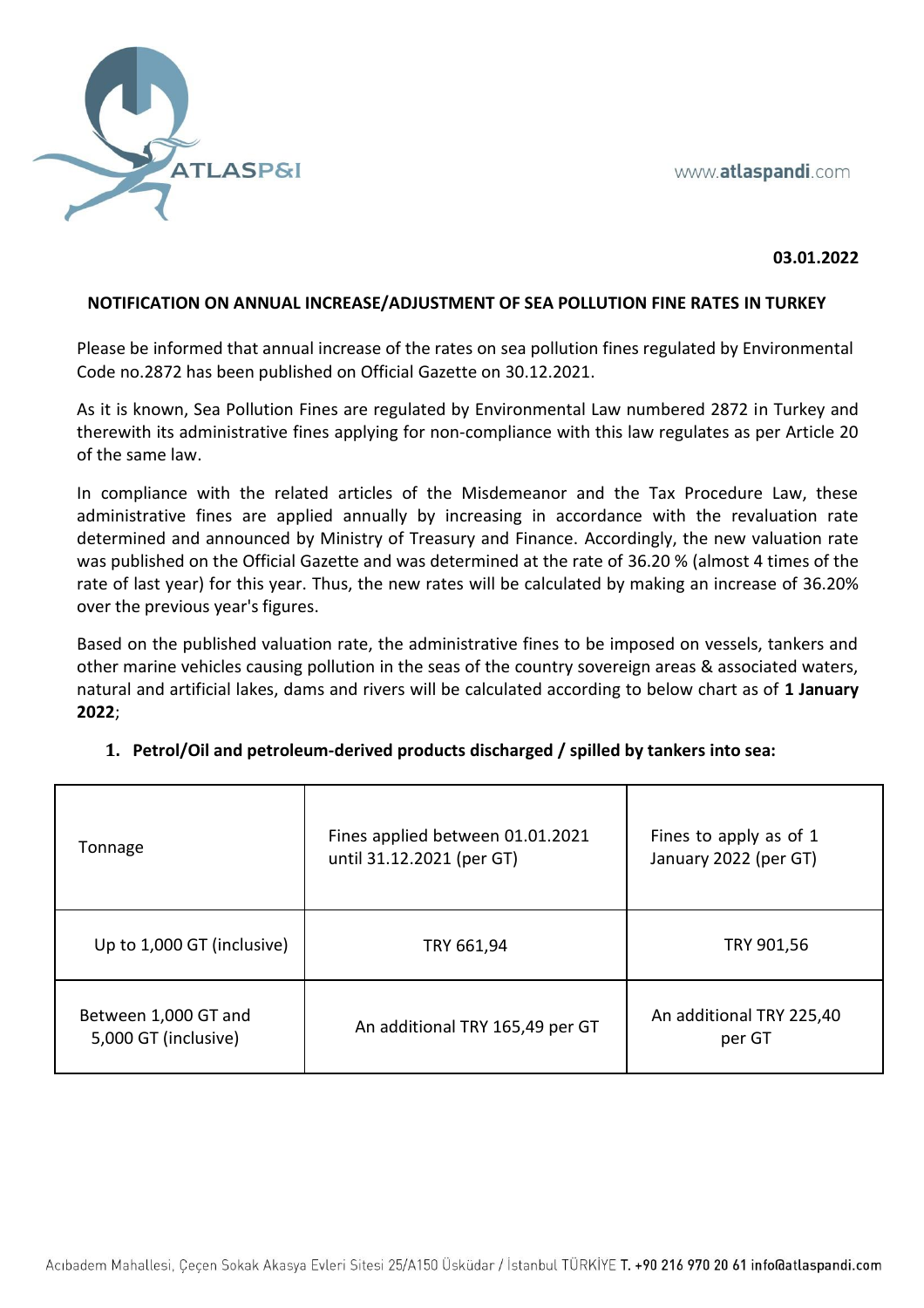

| 5,000 GT and over | An additional TRY 165,49 + TRY 16,54 $\vert$ An additional TRY 225,40+ TRY<br>per GT | 22,53 per GT |
|-------------------|--------------------------------------------------------------------------------------|--------------|
|                   |                                                                                      |              |

# **2. Dirty ballast water discharged into the sea by tankers:**

| Tonnage                                      | Fines applied until<br>31.12.2021 (per GT)  | Fines to apply as of 1 January<br>2022 (per GT) |
|----------------------------------------------|---------------------------------------------|-------------------------------------------------|
| Up to 1,000 GT (inclusive)                   | TRY 120,60                                  | TRY 164,26                                      |
| Between 1,000 GT and 5,000<br>GT (inclusive) | An additional TRY 24,06 per<br>GT           | An additional TRY 32,77 per<br>GT               |
| 5,000 GT & Over                              | An additional TRY 24,06+ TRY<br>3,82 per GT | An additional TRY 32,77 + TRY<br>5,20 per GT    |

# **3. Petrol/petroleum-derived products and dirty ballast water discharged into the sea by vessels or any other marine vehicles:**

| Tonnage                                         | Fines applied until 31.12.2021<br>(per GT) | Fines to apply as of 1<br>January 2022 (per GT) |
|-------------------------------------------------|--------------------------------------------|-------------------------------------------------|
| Up to 1,000 GT (inclusive)                      | TRY 330,97                                 | TRY 450,78                                      |
| Between 1,000 GT and 5,000 GT<br>(inclusive) GT | An additional TRY 66,20 per GT             | An additional TRY 90,16<br>per GT               |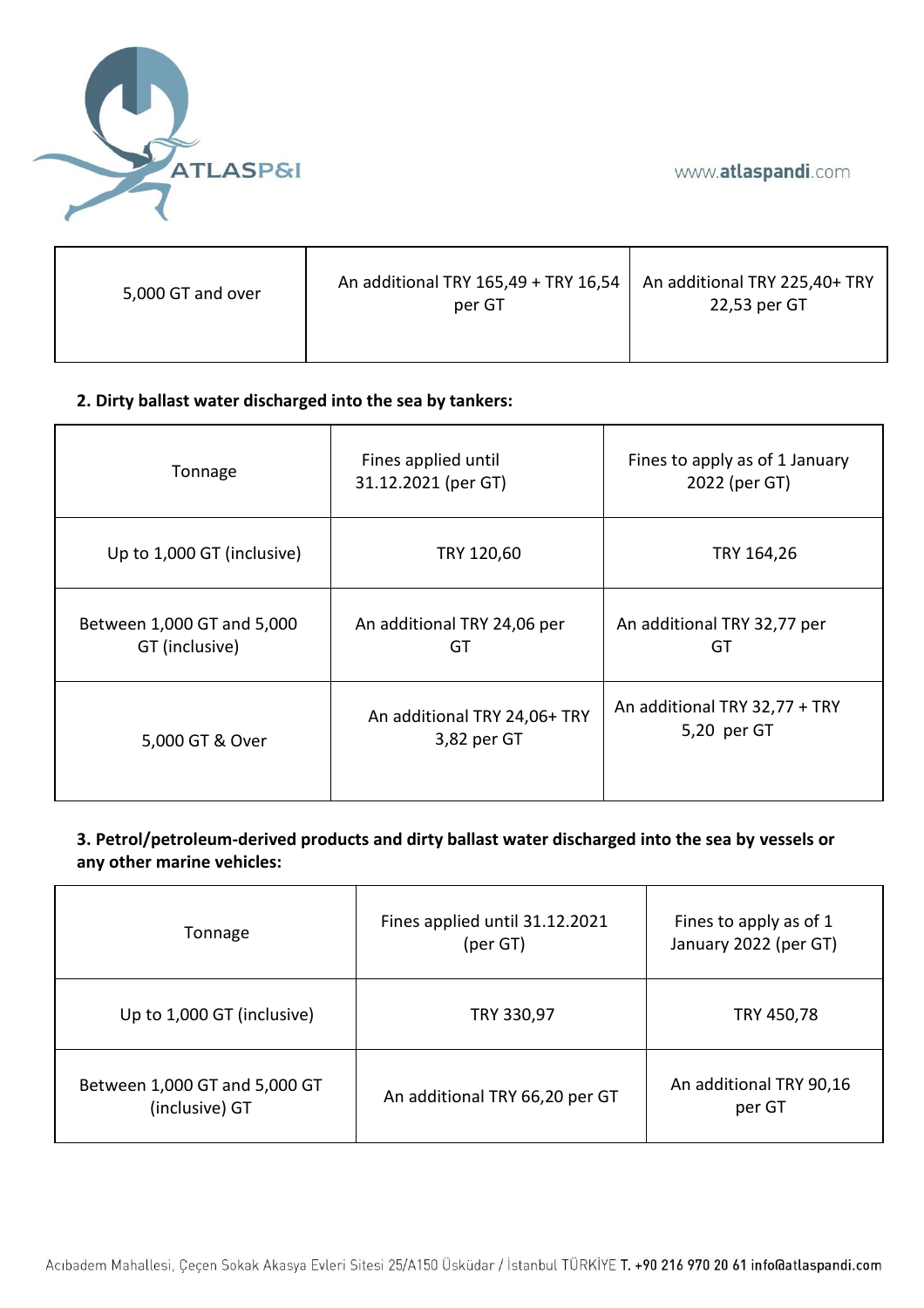

| 5,000 GT + Over | An additional TRY 66,20 + TRY | An additional TRY 90,16 + |
|-----------------|-------------------------------|---------------------------|
|                 | 16,54 per GT                  | TRY 22,53 per GT          |

# **4. Garbage / Solid waste and sewage water discharged by vessels or any other marine vehicles into the sea:**

| Tonnage                                      | Fines applied until 31.12.2021<br>(per GT)   | Fines to apply as of 1 January<br>2022 (per GT) |
|----------------------------------------------|----------------------------------------------|-------------------------------------------------|
| Up to 1,000 (inclusive) GT                   | TRY 165,49                                   | TRY 225,40                                      |
| Between 1,000 GT and 5,000<br>GT (inclusive) | An additional TRY 33,10 per GT               | An additional TRY 45,08 per<br>GT               |
| 5,000 GT + Over                              | An additional TRY 33,10 +TRY<br>16,54 per GT | An additional TRY 45,08 +<br>TRY 22,53 per GT   |

As you can see on the above chart, the fine calculations are based on the fines applied to vessels up to 1,000 GT and accordingly, the additional rates to be added onto these fines for the vessels with GT between 1,000 GT – 5,000 GT and lastly for the vessels between 5,000 GT and plus sizes; the additional rates to be added onto total fine amounts.

As it does every year, with the new regulation coming into force as of 01.01.2022; only the increase which has to be made annually on the fine amounts, has been made and all the previous procedures and existing regulations / practices have remained unaltered (such as ¼ discount applied for the fine payment made within 30 days and doubling the fine amount for the next pollution event and tripling for the following ones if the same vessel repeat the same act within 3 years after first recurrence of the pollution event)

### PAYMENT OF THE FINES & OBJECTION

In order to lift the detention of the vessel imposed due to the act of sea pollution, either the fine amount should be paid or a Club LoU should be submitted to the authorities. The latter is sometimes difficult in practice as some Harbour Masters do not accept Club LoUs due to wordings or some other formalities. Paying the fine in 30 days grant a discount of ¼ as said above and paying the fine does not waive the right to object to the fine. So, even if the fine is paid, an objection can be filed.